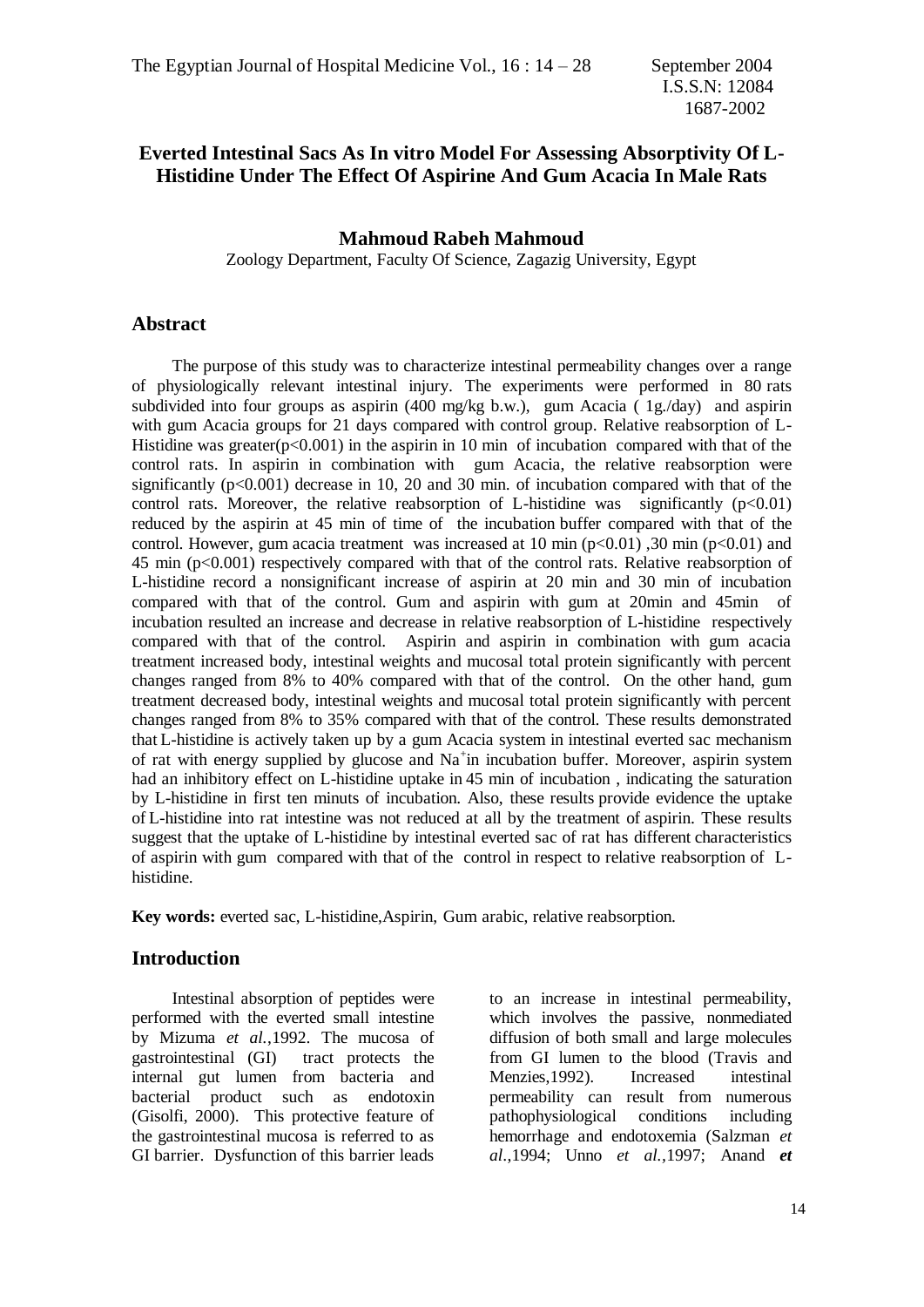*al***.,**2004) and has been observed after strenuous exercise (Pals *et al*.,1997) and exercise combined with nonsteroidal antiinflammatory drug use (Lambert *et al*.,2001; Ryan *et al*.,1996; Cui *et al.,*2004).

 Aspirin, by virtue of its ability to irreversibly acetylate the cyclooxygenase enzyme, is capable of inhibiting both prostacyclin  $(PGI<sub>2</sub>)$  production by endothelial cells (Abdel Salam *et al.,*1995). and thromboxane  $A_2$  (TXA<sub>2</sub>) synthesis by platelets(Buist,1984).At low doses of aspirin an antithrombotic environment can be created by the selective inhibition of TXA<sup>2</sup> (Dihlmann *et al*.,2001). Others would argue that both platelet and endothelial cyclooxygenases are equally inhibited, particularly after high doses or single administrations, or that any selectivity is a function of the route of administration (Thomas *et al*.,1993). **Sansom** *et al*.(2001) showed that dietary aspirin exposure can suppress tumorigenesis in the murine intestine and the mammary gland. Aspirin is a drug that reduces swelling, [pain,](http://www.healthwell.com/healthnotes/healthnotes.cfm?ContentID=1051005) and fever. In recent years, long-term low-dose aspirin has been recommended to reduce the risk of [heart attacks](http://www.healthwell.com/healthnotes/healthnotes.cfm?ContentID=1025008) and [strokes.](http://www.healthwell.com/healthnotes/healthnotes.cfm?ContentID=1277008) In the future aspirin may be recommended to reduce the risk of some [cancers.](http://www.healthwell.com/healthnotes/healthnotes.cfm?ContentID=1177000) Reye's syndrome, a rare but serious illness affecting children and teenagers, has been associated with aspirin use. To prevent Reye's syndrome, people should consult their doctor and/or pharmacist before giving aspirin, aspirin-containing products, or herbs containing salicylates to children and teenagers (Rees *et al.*, 1979).

 Gastrointestinal (GI) bleeding is a common side effect of taking aspirin. A person with aspirin-induced GI bleeding may not always have symptoms (like stomach pain) or obvious signs of blood in their stool. Such bleeding causes loss of iron from the body. Long-term blood loss due to regular use of aspirin can lead to [iron-deficiency anemia.](http://www.healthwell.com/healthnotes/healthnotes.cfm?ContentID=1225002) Lost iron can be replaced with iron supplements. Iron supplementation should be used only in cases of iron deficiency verified with laboratory (Holzer *et al*.,1989). Taking aspirin has been associated with increased loss of vitamin C in urine and has been

linked to depletion of vitamin C. People who take aspirin regularly should consider supplementing at least a few hundred milligrams of vitamin C per day. Such an amount is often found in a [multivitamin](http://www.healthwell.com/healthnotes/healthnotes.cfm?ContentID=2887001) (Coffey and Wilson,1975). Non-steroidal anti-inflammatory drugs (NSAIDs) are the most prescribed drugs worldwide which attests to their efficacy as analgesics, and anti-inflammatory and anti-pyretic agents. The main concern with this group of drugs is the frequency and severity of their gastrointestinal side effects (Daneshmend *et al*.,1991) . Increased loss of folic acid in urine has been reported in [rheumatoid](http://www.healthwell.com/healthnotes/healthnotes.cfm?ContentID=1257001)  [arthritis](http://www.healthwell.com/healthnotes/healthnotes.cfm?ContentID=1257001) patients (Buist,1984). Reduced blood levels of the vitamin have also been reported in people with arthritis who take aspirin (Alter *et al.*,1971). Also, Gastrointestinal (GI) bleeding is a common side effect of taking aspirin. A person with aspirin-induced GI bleeding may not always have symptoms (like stomach pain) or obvious signs of blood in their stool. Such bleeding causes loss of iron from the body. Long-term blood loss due to regular use of aspirin can lead to [iron-deficiency](http://www.healthwell.com/healthnotes/healthnotes.cfm?ContentID=1225002)  [anemia.](http://www.healthwell.com/healthnotes/healthnotes.cfm?ContentID=1225002) Lost iron can be replaced with iron supplements. Iron supplementation should be used only in cases of iron deficiency verified with laboratory tests. Furthermore, Intake of 3 grams of aspirin per day has been shown to decrease blood levels of zinc (Ambanelli,1982). Aspirin appeared to increase loss of zinc in the urine in this study, and the effect was noted beginning three days after starting aspirin. The pathogenesis of intestinal damage is incompletely understood. It is generally accepted that the early pathogenic events include a "topical" phase in addition to the inhibition of cyclooxygenase, followed by a multistage pathogenic event in which intestinal permeability, luminal contents, neutrophils, and the microcirculation all play a role in the development of inflammation and ulcers (Whittle,1992a ; Wallace,1994; Rainsford & Whitehouse, 1982; Somasundaram *et al*.,1995). The importance of inhibition of cyclooxygenase in the damage induced by NSAIDs has been clearly documented (Whittle,1992b; Fiorucci *et al***.,** 2004). Nevertheless, it is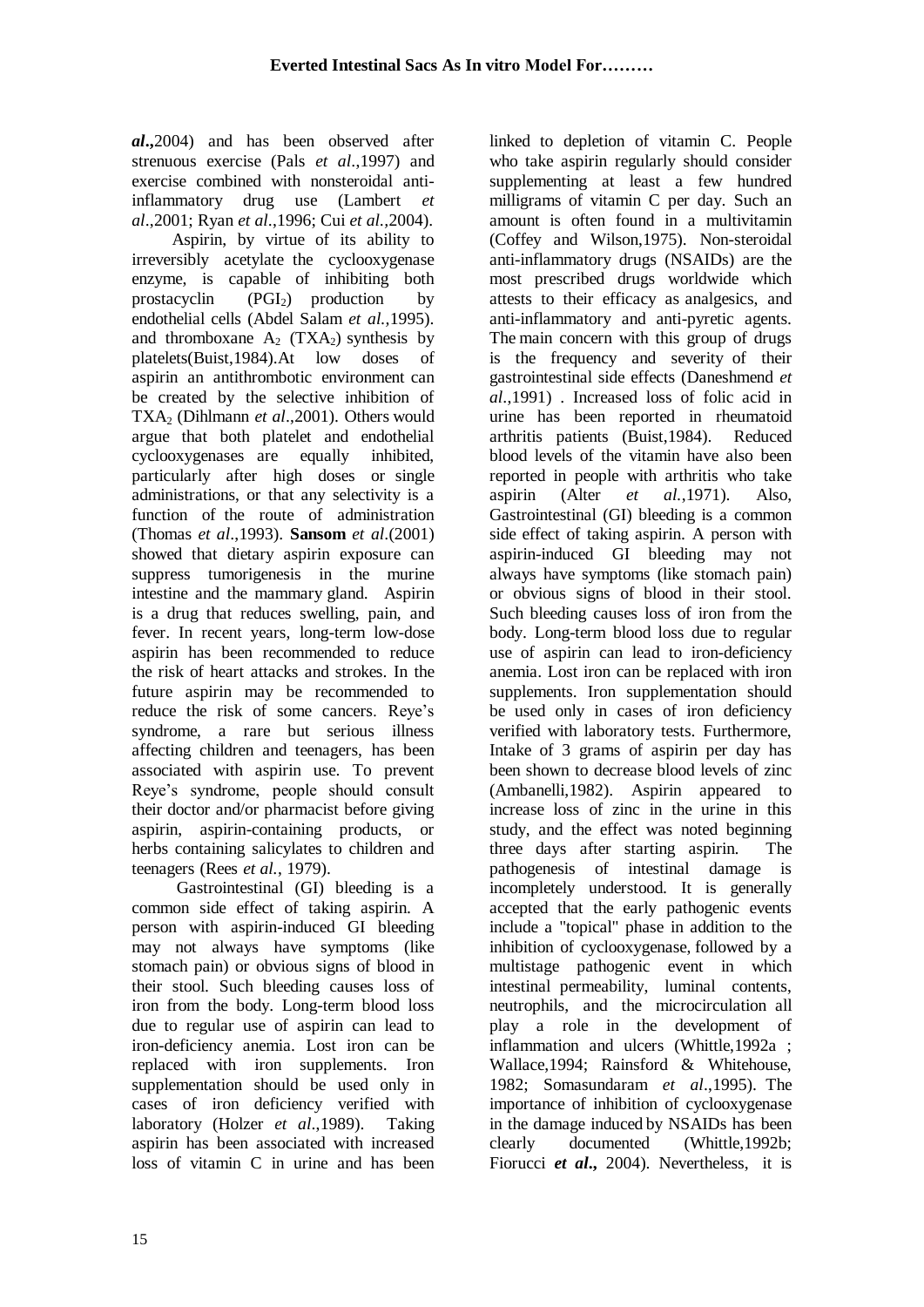possible to inhibit cyclooxygenase selectively without inducing intestinal damage (Levine *et al*.,1988; Ligumski *et al*.,1983; Ivey *et al*.,1980; Langenbach *et al.,*1995) . Furthermore, disruption of the prostaglandin synthase-1 gene coding for cyclooxygenase-1 in mice, with resulting mucosal prostaglandin concentrations of less than 1% of that of controls, is not associated with gastrointestinal pathology (Langenbach *et al.,*1995). In the stomach changes in drug formulation as enteric coating, rectal administration (Ivey *et al.*,1980; Rainsford, 1989) and abolishing gastric acid secretion induced damage (Daneshmend *et al*.,1991) presumably by limiting the gastric absorption of the drug greatly increase tolerability of NSAIDs in the short term. This suggests that the "topical" action of NSAIDs may be an important co-factor in the initiation of the damage (Whittle,1992a,b). The "ion trapping" hypothesis which postulates that accumulation of NSAIDs in intestinal epithelial cells depends largely on the interaction of the acidity of the NSAID (pKa) and luminal pH provides a basis for (along with molecular size, lipid solubility and contact time ) the "topical" action of NSAIDs but not the mechanism (Brookes & Day, 1991; Brune *et al*., 1977; Kharasch *et al*.,2004) . On the other hand, Gums are a high-energy food source composed mainly of water, complex polysaccharides, calcium, and trace minerals as iron, aluminum, silicon, potassium, magnesium, and sodium (Nash,1986). Calcium is important to all animals, especially female callitrichids (tamarins and marmosets) which commonly give birth to twins twice a year. It is during the lactation period that the females are usually impregnated by the male. The calcium-to phosphorus ratio is high in gums which offsets its ratio in insects, which is low. Because all known wild gummivores also include insects in their diet, combining the two, in captivity, may approach a desired nutritional balance and is recommended to avoid the possibility of nitrogen loss and the loss of protein from the body (Nash, 1986; Garber, 1984a; Sussman and Kinzey 1984; Coimbra-Filho, *et al*., 1978; Moynihan 1976). Furthermore, karaya gum does not disintegrate or

decompose appreciably inthe alimentary tract. In a study of 10 dogs, 95% of the orally administered gum was recovered in the faeces. It absorbs a large quantity of water and therefore acts as a mechanical laxative. It tends to increase faecal nitrogen excretion, does not affect starch digestion in the dogs and does not inhibit the utilization of vitamin A in rats (Ivy & Isaacs, 1938). Five rats were fed karaya gum in the diet for two years. Three developed enlarged colon and ulceration (Carlson & Hoelzel, 1948). In another experiment, groups of three rats were fed karaya gum at first at 10%, gradually increasing to 25% in the diet over their life span. Controls of five and seven animals received low residue diets. No caecal ulceration was found in this experiment (Nash,1986).

Generally, animals that use plant exudates are small bodied, have a high metabolism, and are incapable of storing large amounts of fat. Primary gum-eaters have most, or all, of the following traits: small body size, clawed digits (for vertical clinging at gum sources), long procumbent or semiprocumbent incisors complimented by short lower canines (providing a level gouging/scrapping surface), loss of enamel on the lingual side of the lower incisors complimented by honing upper incisors (providing a sharpening effect that permits gouging or scraping abilities), a V-shaped configuration of the mandibular arch, a long tongue (to reach gums within the plant bark), and an enlarged cecum (to allow for fermentation of the gums) (Fleagle, 1988; Coimbra-Filho and Mittermier,1978; Rosenberger, 1978).

 The transport characteristics of Lhistidine through the blood-lung barrier were studied in cultured rat lung microvascular endothelial cells (LMECs). L-Histidine uptake was a saturable process. The addition of metabolic inhibitors [2,4 dinitrophenol (DNP) and rotenone] reduced the uptake rate of L-histidine. Ouabain, an inhibitor of Na<sup>+</sup>-K<sup>+</sup>-ATPase, also reduced uptake of L-histidine. Moreover, the initial L-histidine uptake rate was reduced by the substitution of Na<sup>+</sup> with choline chloride and choline bicarbonate in the incubation buffer (Sakurai et al.,2002**)**. However, the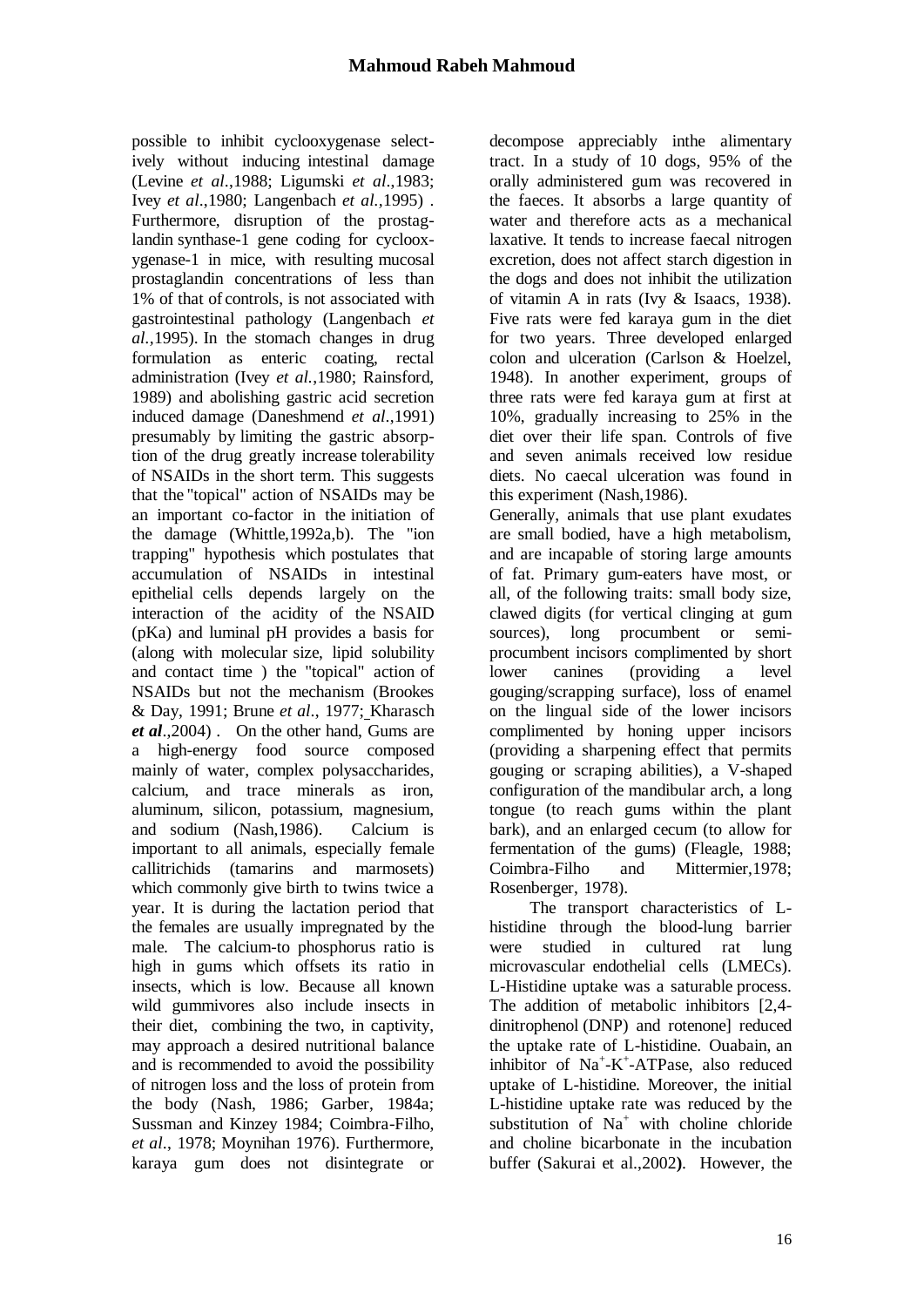plasma membrane of endothelial cells has been shown to be the site of several carriermediated transport systems (Shu *et al*.,1997; Yeh and Holt ,1986), including those for glucose, monocarboxylic acid, and amino acids. Three amino acids, Lglutamine, L-histidine, and L-asparagine, all of which have a nitrogen in their side group, are the natural substrates for this transporter (Hundal *et al.,*1987; Kilberg *et al*.,1980 ). In particular, L-histidine, an essential amino acid, is a precursor of histamine. Histamine initiates transitory increases in endothelial permeability *in situ* and *in vitro* (Moy *et al*.,1996, Wu and Baldwin, 1992). Under in situ conditions, increased permeability is associated with the development of small gaps between adjacent endothelial cells, and restored barrier function is associated with the reapposition of adjacent cells (Leach *et al.*,1995).

# **Materials And Methods**

 Male adult Sprague-Dawley rats, weighing 170–200 g, were used to study the intestinal absorption of L-Histidine by everted sac technique under the effect of aspirin, gum arabic and their combination. They were kept in a 12:12-h light-dark cycle and fed a standard chow diet ad libitum. Rats were placed on diets containing gum 1 g per day (Ivy & Isaacs,1938) followed by 400 mg/kg of aspirin (Sansom *et al*.,2001) for period 21 day . Control rats were placed on normal diet and water ad libtum.

**Preparation of the everted sac**: The everted sac technique described in detail by (Karasov and Diamond,1983). Rats were killed and open the abdomen by midline incision. Remove the small intestine by cutting each end . The middle small intestine were obtained from the proximal end. Wash the entire length of the small intestine with glucose-saline solution to remove blood, debrise. Insert a narrow glass rod into one end of the intestine. Tie a ligature over the thickened part of the glass rod and evert the sac by gently

pushing the rod through the whole length of the intestine. Remove the rod and place the intestine in a glucose-saline solution at room temperature. Tie off 4 cm length of the intestine with thread and cut an open sac from the main length. Place asecond ligature loosely round the open end of the sac and introduce a blunt needle attached to a syringe.Tighten the loose ligature over the needle and inject 0.4 ml of the Krebs buffer L-glucose solution (in mM: 118 NaCl, 4.7 KCl, 25 NaHCO<sub>3</sub>, 1.2 CaCl<sub>2</sub>, 1.2 MgSO4, 11.1 glucose, pH 7.4) for the concentration gradient experiments into the sac; tighten the ligature and withdraw the needle. All the ligtures have to be firm enough to prevent leaks but not tight so as damage the tissue. The total surface area of the everted sac of the small intestine were recorded.

**L-Histidine transport:** Immerse the sac in 15 ml of the 5 mmol/l histidine (BDH Chemicals,Ltd poole, England) solution bubbled with  $95\%$  O<sub>2</sub>-5% CO<sub>2</sub>, seal the flask and shake for 10 mi9n in 37  $^{\circ}$ C water bath. At the end of this time, analyse 0.2 ml of the solution inside the everted sac(mucosal side) for L-histidine after deproteinization. Repeat with other everted sacs after 20, 30 and 45 minutes.

**Histidine measurement:** Mix 1 ml of the weak acetic acid solution with 0.1 ml of test solution in a test tube, cover with a marble amd place the tubes in a boiling water bath for 10 min. Cool and add distilled water to give final volum of 2.5 ml and centrifuge. Take 1 ml of deproteinized solution, add 0.2 ml of sulphanilic acid  $(1 \text{ g}/\text{l} \text{ in } 1 \text{ mol}/\text{l})$ HCl). Shake the tube and leave stand for 5 min with shaking. Add 0.6 ml of sodium carbonate solution 7.5 ( $g/100$ ml) and shake vigorousy for about 10 second. Add 2 ml of ethanol(20%) and 1 ml of water, mix thoroughly and read at 498nm against distilled water after 30 min. Calculate the concentration of histidine present by reference to a standard curve of histidine concentration using 2 ml of 0.15mmol/l histidine instead of the 2ml of deproteinized fluid (Fenselau,1997) .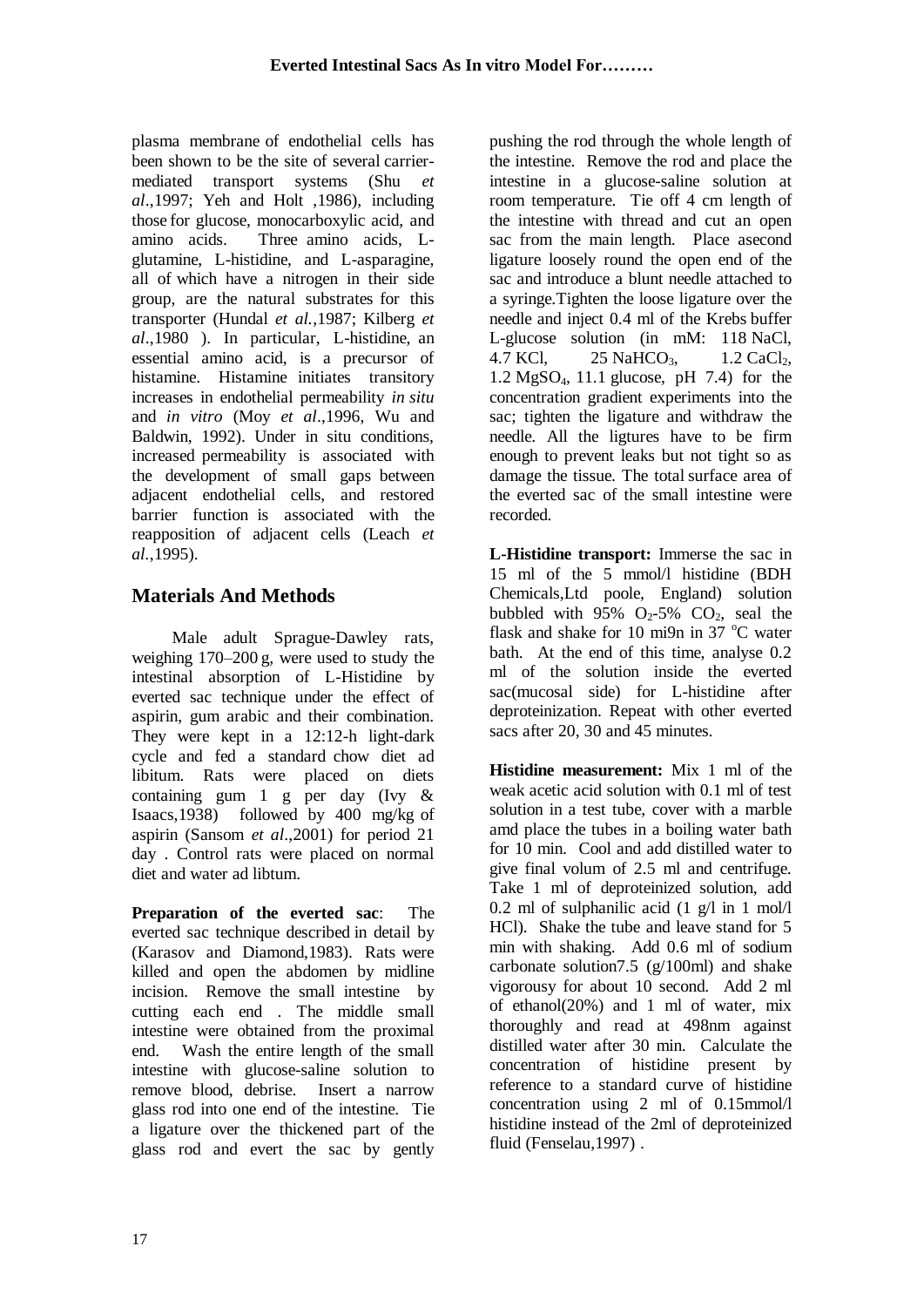## **Relative Permeability =**

### **Concentration**  $\frac{1}{2}$  **x Volum**  $\frac{1}{2}$  **mucosal surface area**

**Relative permeability**: Flattened intestinal sacs were measured for length and width and surface area was calculated. Relative permeability (mmol/cm2 mucosal surface Determination of Intestinal total protein: Mucosal intestinal everted loop of known length was scraped with microscopic slide (Sharathchandra *et al*.,1995). The mucosal scrapings were homogenized in 0.9% saline and used for protein determination according to the method of Lowry *et al*.(1951) using bovine serum albumin as thestandard.

area) of everted sacs was calculated as transport of the L-histidine into serosal fluid on the basis of the following equation which indicated by (Lambert *et al*.,2002). Statistical analysis: All values of tables from (1 to 4) are expressed as means for 5 rats. The uptake data in table (5 and 6) are presented as means  $\pm$  SE of means for 5 rats. Comparisons of data among treated and control groups were carried out using student t'test according to ( Snedecor and Cochran, 1969).

**Table (1): Concentration of serosal fluid of L-histidine (mmol/l), mucosal surface area (cm<sup>2</sup> ) and relative permeability (mmol/cm<sup>2</sup> ) of intestinal everted sac under the effect of aspirin(400mg/kg b.w.) and Gum (5mg/kg b.w.) and their combination compared with that of the control male rats at 10 minuts time from the incubation.** 

| <b>Parameters</b>                     | Control | Aspirin | Gum    | $Aspirin + Gum$ |
|---------------------------------------|---------|---------|--------|-----------------|
| Concentration of serosal fluid (Mean) | 0.039   | 0.0189  | 0.0297 | 0.0174          |
| Mucosal surface area (Mean)           | 4.42    | 3.564   | 3.388  | 4.252           |
| Relative reabsorption (mmol/cm2)      | 0.00356 | 0.00214 | 0.0035 | 0.00164         |

. Means of five rats.

**Table (2): Concentration of serosal fluid of L-histidine (mmol/l), mucosal surface area (cm<sup>2</sup> ) and relative permeability (mmol/cm<sup>2</sup> ) of intestinal everted sac under the effect of aspirin(400mg/kg b.w.) and Gum (5mg/kg b.w.) and their combination compared with that of the control male rats at 20 minuts time from the incubation.** 

| Parameters                                    | Control | Aspirin | Gum     | $Aspirin + Gum$ |
|-----------------------------------------------|---------|---------|---------|-----------------|
| Concentration of serosal fluid<br>(Mean)      | 0.046   | 0.0341  | 0.0399  | 0.0208          |
| Mucosal surface area (Mean)                   | 4.472   | 3.44    | 3.538   | 3.84            |
| Relative reabsorption<br>$\text{(mmol/cm}^2)$ | 0.00428 | 0.0045  | 0.00464 | 0.00221         |

Means of five rats.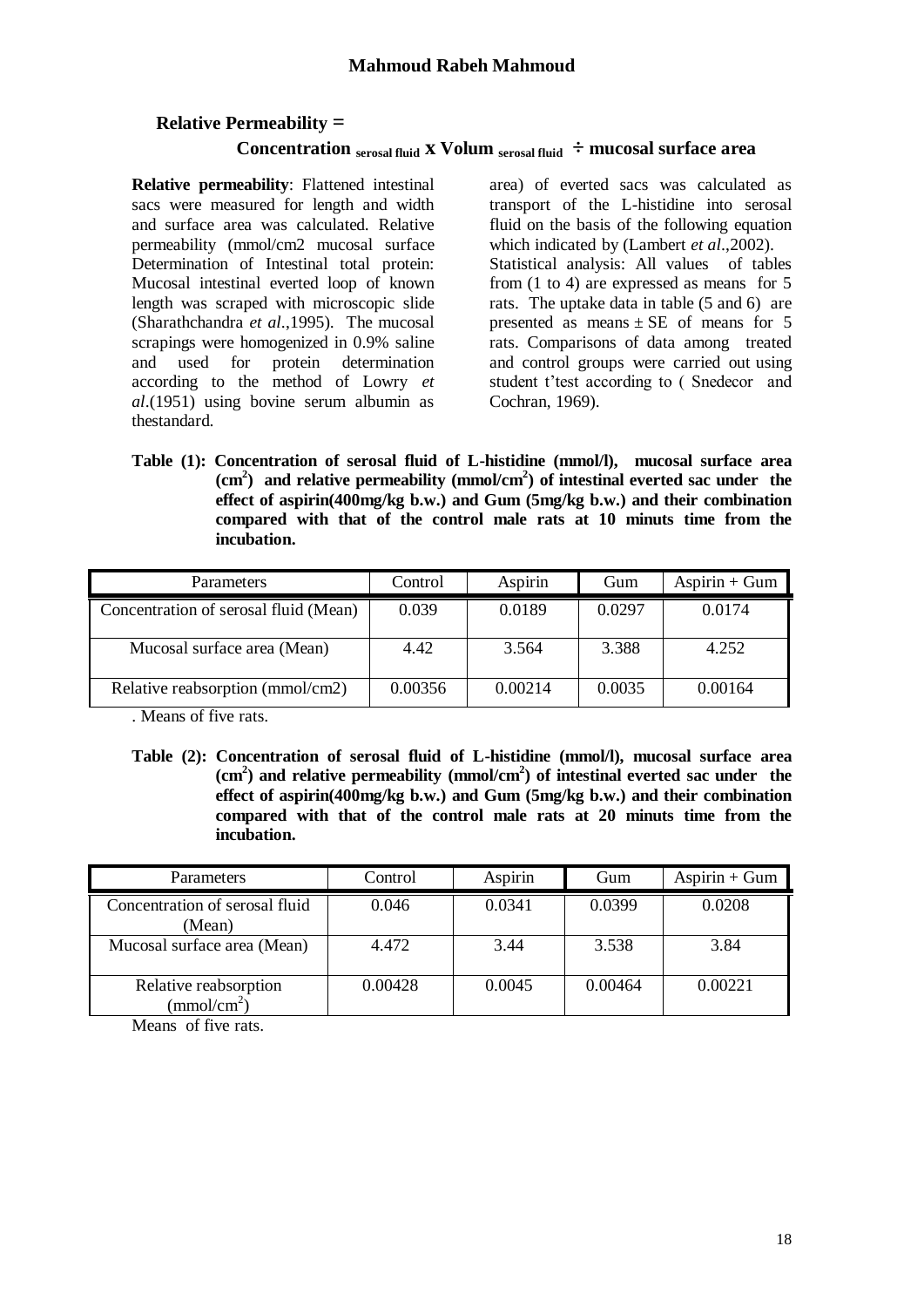**Table (3): Concentration of serosal fluid of L-histidine (mmol/l), mucosal surface area (cm<sup>2</sup> ) and relative permeability (mmol/cm<sup>2</sup> )of intestinal everted sac under the effect of aspirin(400mg/kg b.w.) and Gum (5mg/kg b.w.) and their combination compared with that of the control male rats at 30 minuts time from the incubation.** 

| <b>Parameters</b>                                   | Control | Aspirin | Gum     | $Aspirin + Gum$ |
|-----------------------------------------------------|---------|---------|---------|-----------------|
| Concentration of serosal fluid<br>$(Mean \pm S.E.)$ | 0.056   | 0.0867  | 0.0796  | 0.0275          |
| Mucosal surface area<br>$(Mean \pm S.E)$            | 3.63    | 3.992   | 3.32    | 3.926           |
| Relative<br>reabsorption( $mmol/cm2$ )              | 0.0062  | 0.00496 | 0.00996 | 0.00288         |

Means of five rats.

**Table (4): Concentration of serosal fluid of L-histidine (mmol/l) , mucosal surface area (cm<sup>2</sup> ) and relative permeability (mmol/cm<sup>2</sup> ) of intestinal everted sac under the effect of aspirin(400mg/kg b.w.) and Gum (5mg/kg b.w.) and their combination compared with that of the control male rats at 45 minuts time from the incubation.**

| Parameters                                          | Control | Aspirin | Gum    | $Aspirin + Gum$ |
|-----------------------------------------------------|---------|---------|--------|-----------------|
| Concentration of serosal fluid<br>$(Mean \pm S.E.)$ | 0.0664  | 0.0369  | 0.127  | 0.078           |
| Mucosal surface area<br>$(Mean \pm S.E)$            | 3.454   | 3.392   | 3.8    | 4.324           |
| Relative reabsorption<br>$\text{(mmol/cm}^2)$       | 0.0079  | 0.00439 | 0.0137 | 0.0075          |

Means of five rats.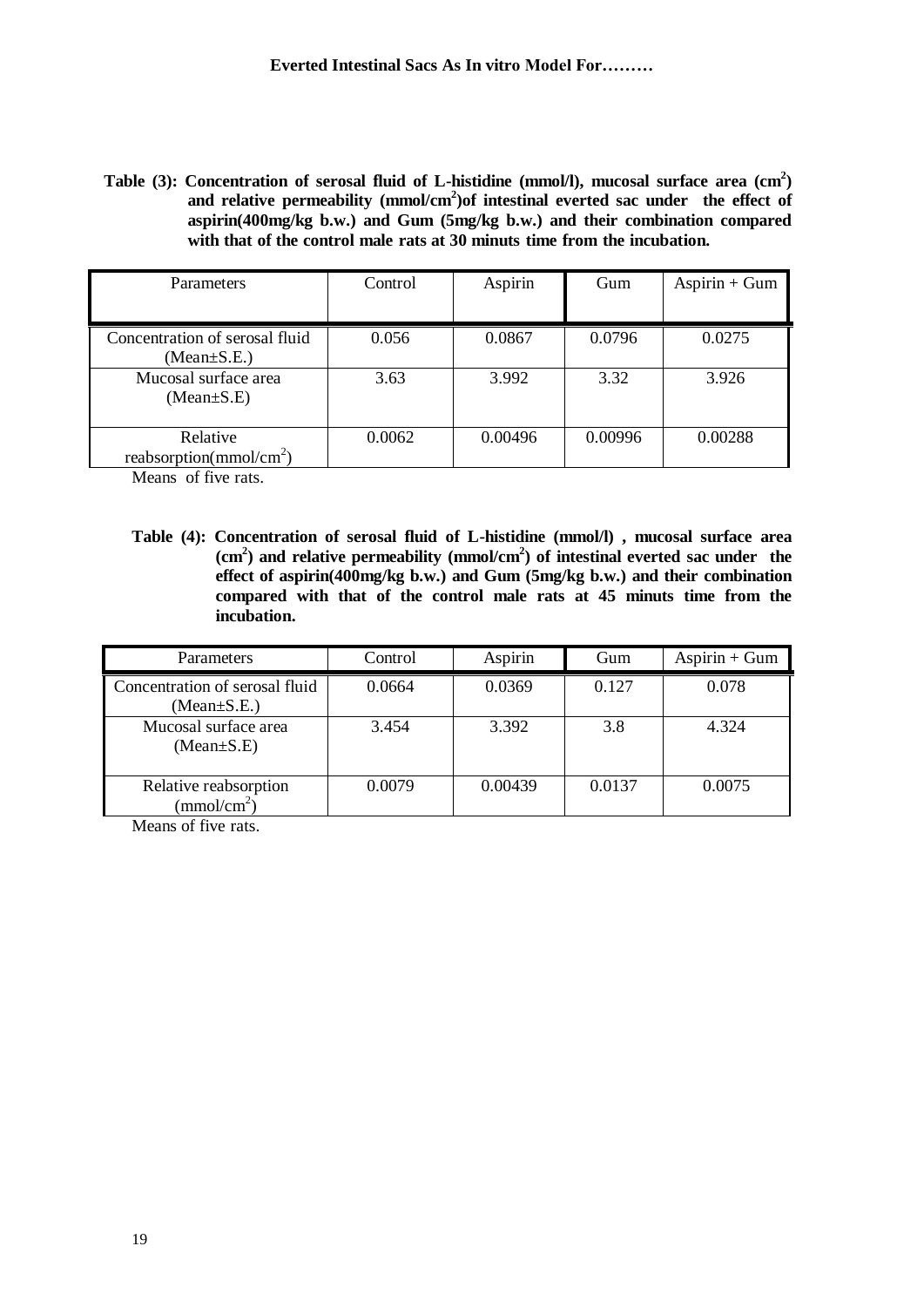**Table (5): Relative permeability of intestinal everted sac under the effect of aspirin (400mg/kg b.w.) , Gum (5mg/kg b.w.) and their combination compared with that of the control of male rats at different times from the incubation (2, 4, 6**  and 8 minuts). Mean  $\pm$  S.E.

| Parameters              | 10min.         | 20 min.        | 30 min.        | 45 min.              |
|-------------------------|----------------|----------------|----------------|----------------------|
| control                 | $0.00356 \pm$  | $0.0043 \pm$   | $0.0062 \pm$   | $0.0079 \pm$         |
| $(Mean \pm S.E.)$       | 0.00018        | 0.00042        | 0.00041        | 0.00078              |
| % Change                |                |                |                |                      |
| Aspirin                 | $0.00214\pm$   | $0.0045 \pm$   | $0.00496 \pm$  | $0.00439 \pm$        |
| $(Mean \pm S.E)$        | $0.000247$ *** | $0.0059$ n.s.  | $0.00074$ n.s. | $0.00041$ **         |
|                         |                |                |                |                      |
| % Change                | $+39.89%$      | $+4.65%$       | $-20.00%$      | $-44.43%$            |
| $Gum$ (Mean $\pm$ S.E.) | $0.0036\pm$    | $0.00464 \pm$  | $0.00996 \pm$  | $0.0137 \pm 0.00088$ |
|                         | $0.000115$ **  | $0.0006$ n.s.  | $0.00091$ **   | ***                  |
| % change                | $+79.77%$      | $+7.91%$       | $+60.65%$      | $+73.42%$            |
| $Aspirin + Gum$         | $0.00164\pm$   | $0.00221 \pm$  | $0.00288 \pm$  | $0.0075\pm$          |
| $(Mean \pm S.E.)$       | $0.0001$ ***   | $0.000162$ *** | $0.000222$ *** | $0.00089$ n.s.       |
| % change                | $-53.93%$      | $-48.60%$      | $-53.55%$      | $-5.06%$             |

\*Significant at  $P < 0.05$ , \*\* high significant at  $P < 0.01$ , \*\*\*very highly significant at  $P <$ 0.001 and n.s. represent a nonsignificant respectively.

**Table (6): Body weight (g), Intestinal weight (g)/10 cm length and Intestinal total protein (mg)/g tissue wt. under the effect of aspirin (400mg/kg b.w.) , Gum (5mg/kg b.w.) and their combination compared with that of the control of male rats. Mean ± S.E.**

| Parameters             | Control           | Aspirin             | Gum                 | Aspirin+Gum |
|------------------------|-------------------|---------------------|---------------------|-------------|
| Body weight            | $181.2 \pm 1.91$  | $201.6 \pm 2.64***$ | $166.6 \pm 1.96***$ | $196.0 \pm$ |
| $(Mean \pm S.E.)$      |                   |                     |                     | $4.3**$     |
| % Change               |                   | $+11.3%$            | $-8.1%$             | $+8.2%$     |
| Intestinal weight      | $0.46 \pm 0.0093$ | $0.50 \pm$          | $0.30 \pm$          | $0.53\pm$   |
| $(Mean \pm S.E)$       |                   | $0.005**$           | $0.016***$          | $0.02*$     |
| % Change               |                   | $+7.76%$            | $-34.8%$            | $+14.22%$   |
| Mucosal total          | $24.7 \pm 0.49$   | $34.6 \pm 1.94***$  | $20.0 \pm 0.76***$  | $29.4 +$    |
| protein/intestinal wt. |                   |                     |                     | $1.63*$     |
| $(Mean \pm S.E.)$      |                   |                     |                     |             |
| % change               |                   | $+40.08%$           | $-19.03%$           | $+19.03%$   |

\*Significant at P < 0.05, \*\* high significant at P < 0.01, \*\*\*very highly significant at P < 0.001 and n.s. represent a nonsignificant respectively.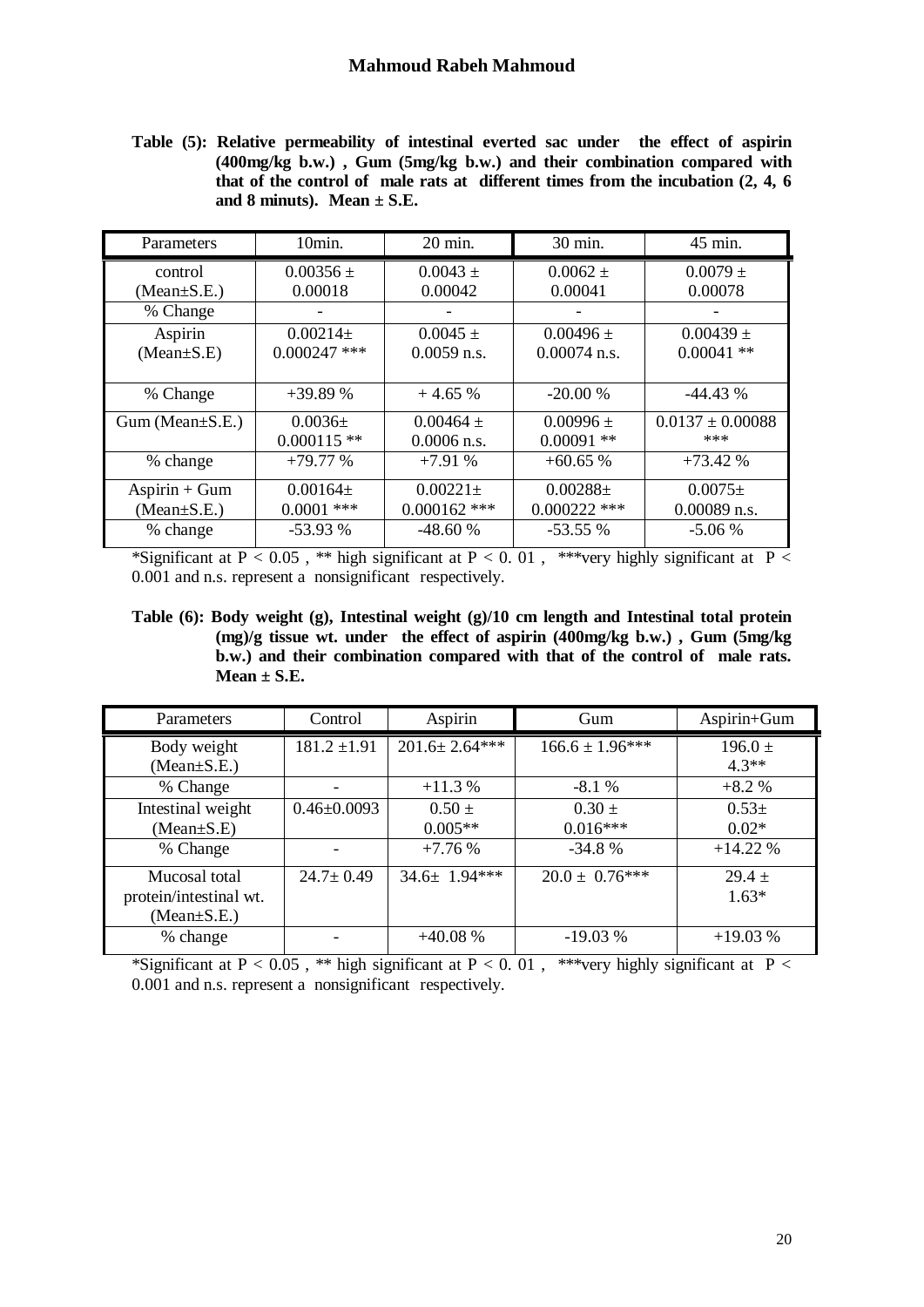



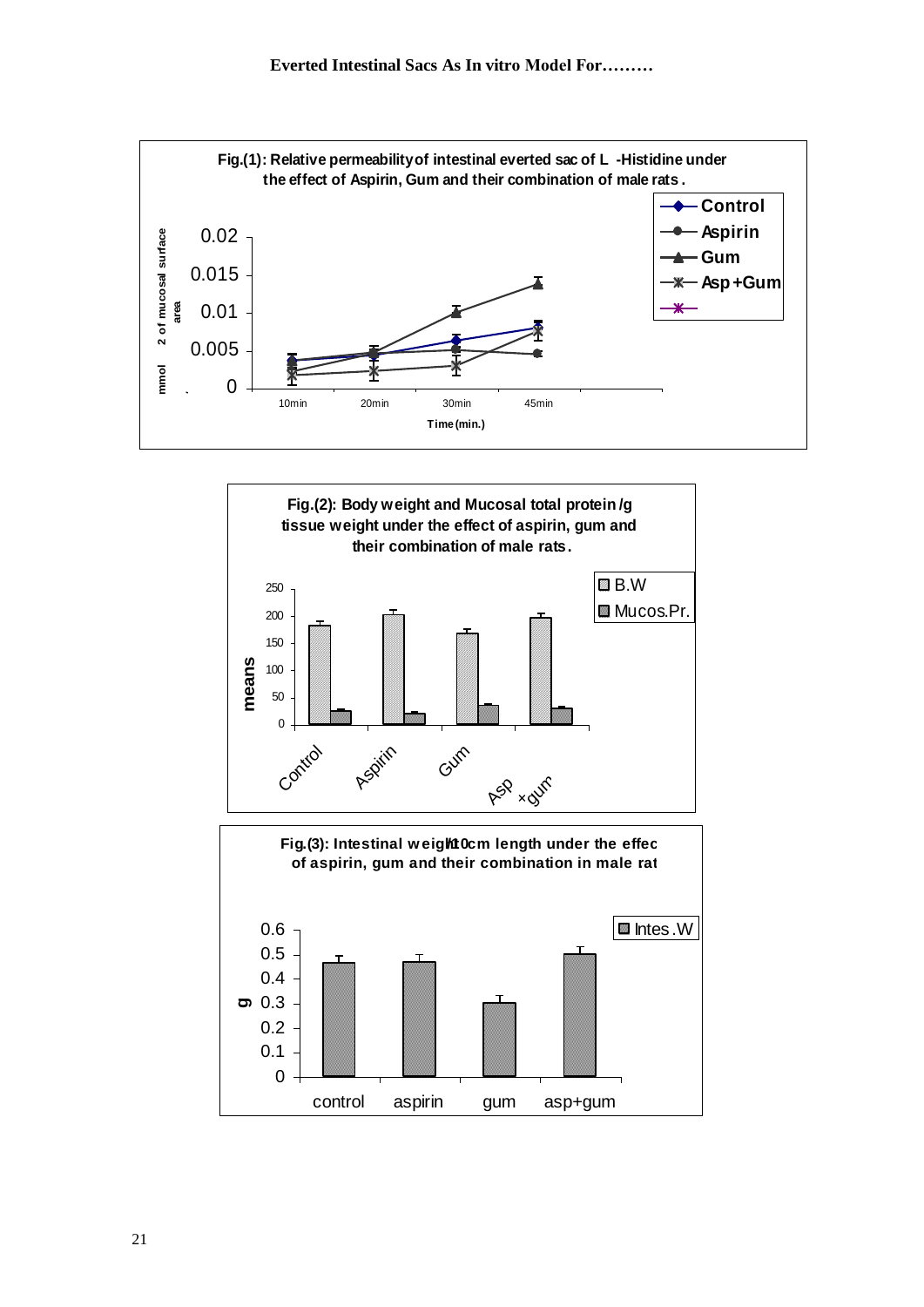## **Results And Discussion**

The effect of aspirin ( 400mg/kg body weight), gum and their combination on everted sac permeability is shown in (Table 1-5) and (Figure 1 ). Aspirin transport was significantly ( p<0.001) increased above control levels at 10 min of incubation compared with that of the control. However, when the longer time (45 min) was used, permeability during this time was significantly  $( p< 0.01)$  reduced below control levels. Control values were  $0.00356 \pm 0.00018$ ,  $0.0043 \pm 0.00042$ ,  $0.0062 \pm 0.00041$  and  $0.0079 \pm 0.00078$ mmol/cm<sup>2</sup> surface area at times 10, 20, 30 and 45 minuts of incubation respectively. The relative permeability of L-histidine under the effect of gum acacia were increased significantly at 10 min  $(p<0.01)$ and 30 min  $(p<0.001)$  above the control values. On the other hand, relative permeability of L-histidine under the effect of aspirin in combination with gum were reduced significantly  $(p<0.001)$  at 10 min, 20 min and 30 min of incubation respectively. Body and intestinal weights increased during the treatment of aspirin and aspirin in combination with gum and represented 11%, 8%, 7.7% and 14% respectively These were accompanied with the increase of mucosal total protein in aspirin and aspirin-gum groups by 40% and 19% respectively. On the other hand, gum treatment decreased body, intestinal weights and mucosal total protein significantly with percent changes ranged from 8% to 35% compared with that of the control (Table 6 and Figurs 2 -3).

 The small intestine is the organ for nutrient absorption, which consists of digestion/metabolism and transport. Although the digestion/metabolism of dietary protein or peptides or oligo- or polysaccharides is required for absorption. medicinal drugs must be transported to systemic circulation without metabolic degradation to perform their pharmacological action. Membrane transportability is also expected to be low, since these compounds are hydrophilic and their molecular sizes are large. Therefore, the

estimation of each process (metabolism and transport) is required for the evaluation of intestinal absorption. For the kinetic analysis of intestinal absorption, we proposed the metabolic inhibition model (Mizuma *et al*.,1996; Mizuma *et al* 1997), which can evaluate the intestinal absorption of analgesic peptides, leucine enkephalin and kyotorphin. The everted intestinal sac has been utilized for many years to study both absorption and permeability characteristics of intestinal tract. It has been modified over time to permit studies to be conducted on carbohydrate absorption (Crane and Wilson, 1958), drug absorption (Chowhan and Amoro, 1977) and permeability to other large molecules (Carter *et al.*,1990). Recently, Barthe *et al*.(1998) and **Anand** *et al***.(2004)** reprted an improved method with greater viability of the sacs using cell culture medium rather than buffers for incubation and loading of the sacs.

 Rats exposed to the aspirin diet gained weight normally when compared with rats on the control diet, and no ulceration or intestinal pathology such as perforation of the intestine was observed in any of the rats treated with aspirin. Two independent analyses were performed ( **Sansom** *et al*.,2001). L-Histidine, an essential amino acid, is a precursor of histamine, an inflammatory mediator in the lung. Histamine activates local target cells and tissues, such as endothelial cells, fibroblasts, and smooth muscle (Hill,1990). L-Histidine uptake was a saturable process. Furthermore, addition of DNP or rotenone reduced the uptake rate of L-histidine, demonstrating that Lhistidine uptake is metabolic energy dependent. Ouabain, an inhibitor of Na<sup>+</sup>-K<sup>+</sup>-ATPase, which is localized in the antiluminal membrane (Betz *et al*.,1980), also inhibited uptake of L-histidine, possibly by reducing the sodium gradient and membrane potential. The effect of ouabain suggested that one of the driving forces for L-histidine transport is  $Na^+$ , since choline did not substitute for Na<sup>+</sup>. These results suggested that L-histidine is actively taken up by a carrier-mediated mechanism with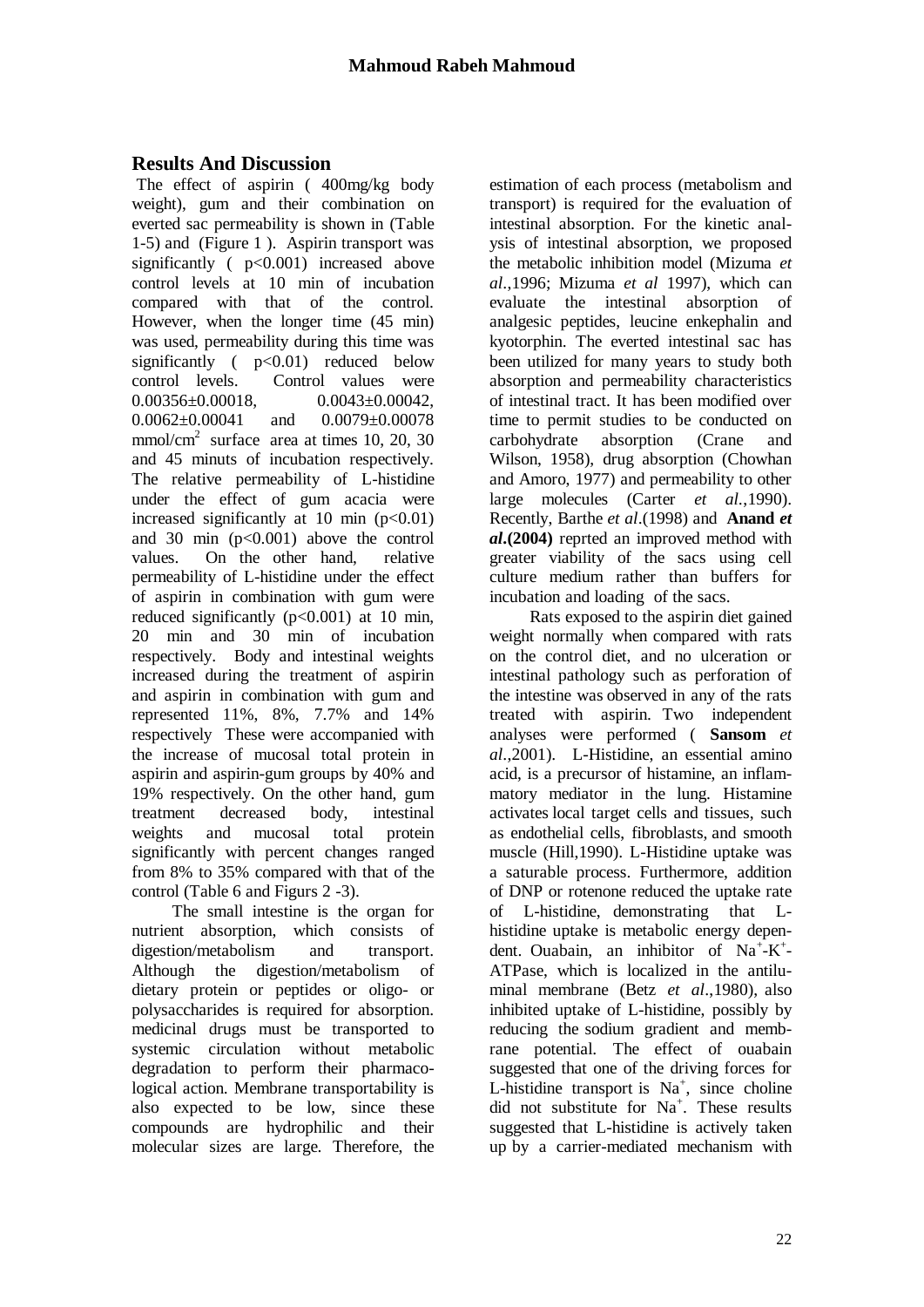energy supplied by  $Na^+$ . Although the pathogenic events of NSAID induced gastrointestinal damage are controversial, there is a consensus that there is an important "topical" component of the damage both in the stomach and small intestine (Ivey *et al*.,1980; Ligumsky et al.,1982; Whittle,1992a) which is independent of NSAID action to inhibit cyclooxygenase (Baskin *et al.,* 1976; **Somasundaram** *et al*.,1997 ) .

 The dual action of NSAIDs to uncouple oxidative phosphorylation-inhibit electron transport ("topical" action) and inhibit cyclooxygenase ("topical" and systemic action) provides a logical explanation for the mechanism and high prevalence of gastrointestinal toxicity of these drugs. Hence, uncoupling/inhibition following indomethacin (the precise site of absorption is in part determined by size, lipid solubility and charge of the NSAID, drug formulation, gastric pH, etc.) would result in diminished cellular ATP production, cellular calcium toxicity (Carefoli, 1987) , production of reactive oxygen species (Somasundaram *et al*.,1995) resulting in increased mucosal permeability (Bjarnason *et al.,*1989; Matthews *et al.,* 1994) . Increased intestinal permeability allows luminal aggressive factors access to the mucosa which results in an inflammatory reaction. The concomitant inhibition of cyclooxygenase (which occurs at picomolar concentrations of NSAIDs and hence evident irrespective of the mode of administration of the drugs), with decreased prostaglandins, may then alter local blood flow and therefore be an important cofactor in driving the inflammation to ulcers (Whittle,1992b; Somasundaram *et al*.,1995). Moreover, in an animal study, consumption of gum acacia stimulated intestinal and splenic immune system function (Eastwood et al.1986). The increases in absorptive capacities of protein by mucosal intestine is decleared by the growth of intestinal weight where this explanation was agreed with Buddington *et al*., 2001 explanation. Also, Ganapathy *et al*.(1994) indicated that the majority of dietary amino acids is apparently absorbed as component of peptides. Edwards *et* 

*al*.(1987) investigated the acute effects of guar gum on the bioavailability and utilization of dietary protein and to consider the possibility that gum might acutely modulate urea kinetics in humans. The viscosity of the meal was increased 100 fold, probably even more after ingestion because guar-gum-induced viscosity may develop in the stomach and may resist dilution and reneutralization more than viscosity induced by other gums .

 Some studies reported that viscous fiber increases the gastric or intestinal secretion of fluids, specifically nitrogen, which indicates that guar gum may activate the upper intestinal disposal of urea ( Marciani *et al*.,200 Rainbird and Low , 1986; Ehrlein and Stockmann,1998; Stephen and Cummings,1979).

 In this experiment, in the treatment of aspirin at ( 400mg/kg b.w.) dose resulted in a progressive decrease in L-histidine uptake. This result also, suggested that gum acacia plays an important role in L-histidine uptake into rat intestinal everted sac. In summary, we have shown that dietary aspirin exposure can suppress permeability in the intestine. This effect seems to be specifically associated with a loss of function after the longer time of L-histidine incubation. Critically, in the intestine, suppression only becomes apparent if exposure covers the period between 30 min and 45 min of incubation after the saturated intestinal everted sac cells with L-histidine at 10 min of incubation.

# **References**

- 1. **Abdel Salam OME, Mószik G, Szolcsányi J. (1995):** Studies on the effect of intragastric capsaicin on gastric ulcer and on the prostacyclin-induced cytoprotection in rats. *Pharmacol Res*;32:209–15.
- 2. **Alter HJ, Zvaifler MJ, Rath CE. (1971):** Interrelationship of rheumatoid arthritis, folic acid and aspirin. *Blood*;38:405–16.
- 3. **Ambanelli U, Ferraccioli GF, Serventi G, Vaona GL. (1982):** Changes in serum and urinary zinc induced by ASA and indomethacin. *Scand J Rheumatol*;11:63–4.
- 4. **Anand, B. S. , Suresh, K. ; Ashim, K. M.(2004):** Pharmacokinetics of Novel Dipeptide Ester Prodrugs of Acyclovir Following Oral Administration: Intestinal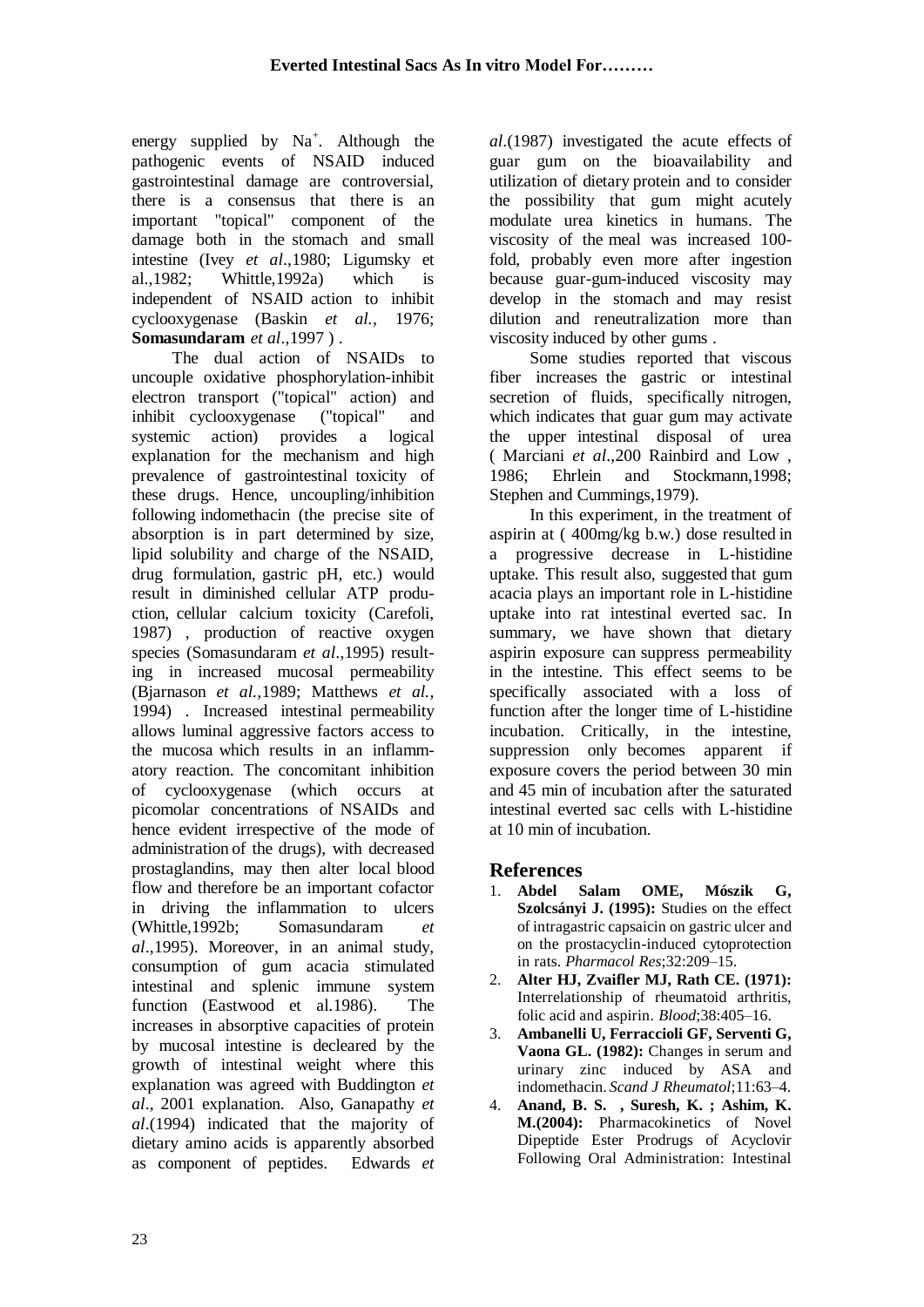absorption and Liver Metabolism. The Journal of Pharmacology And Experimental Therapeutics; 10.1124/jpet.104.069997.

- 5. **Barthe, L.; Woodley, J.F.; Kenworthy, S. and Houin, G.(1998):** An improved everted gut sac as a simple and accurete technique to measure paracellular transport across the small intestine. Eur J Drug Metab Pharmacolkinet; 23:313-323.
- 6. **Baskin WN, Ivey KJ, Kraus WJ.(1976):**  Aspirin-induced ultrastructural changes in human gastric mucosa. *Ann Intern Med*;85:299-303.
- 7. **Betz, AL, Firth JA, and Goldstein GW. Betz, AL, Firth JA, and Goldstein GW.(1980):**Polarity of the blood-brain barrier: distribution of enzymes between the luminal and antiluminal membranes of brain capillary endothelial cells. *Brain Res*; 192: 17-28.
- 8. **Bjarnason I, Smethurst P, Fenn GC, Lee CF, Menzies IS, Levi AJ.(1989):**  Misoprostol reduces indomethacin induced changes in human small intestinal permeability. *Dig Dis Sci*;34:407-411.
- 9. **Brookes PM, Day RO.(1991):** Nonsteroidal antiinflammatory drugs differences and similarities. *N Eng J Med*;324:1716-1725.
- 10. **Brune K, Schwietzer A, Eckert H.(1977):** Parietal cells of the stomach trap salicylates during absorption. *Biochem Pharmacol*;26: 1735-1740.
- 11. **Buddington, R.K.; Elnif, J.; Puchal-GardinerA.A., and Sangild,P.T. (2001):**  Intestinal apical amino acid absorption during development of the pig. Am J Physiol Regal Integr Comp Physiol; 280:R241-R247.
- 12. **Buist RA.(1984):** Drug-nutrient interactions an overview. *Intl Clin Nutr Rev*;4(3):114 [review].
- 13. **Carlson, A. J. & Hoelzel, F. (1948)** Prolongation of the life span of rats by bulking agents in the diet, J. Nutr., 36, 27- 40
- 14. **Carter,E.A.; Tompkins, R.G.; Schiffrin, E. and Burke, J.F.(1990):** Cutaneous thermal injury alters macromolecular permeability of rat small intestine. Surgery; 3:335-341.
- 15. **Chowhan, Z.T. and Amoro, A.A.(1977):** Everted rat intestinal sacs as an in vitro model for assessing absorptivity of new drugs. J Pharm Sci; 66: 1249-1253.
- 16. **Coffey G, Wilson C.W.M.(1975):** Ascorbic acid deficiency and aspirininduced haematemesis. *BMJ*;I:208.
- 17. **Coimbra-Filho, A.F. and Mittermier, R.A., (1978).** "Tree-gouging, Exudateeating and the Short-tusked Condition in Callithrix and Cebuella," In The Biology and Conservation of the Callitrichidae, Devra Kleiman, ed. Smithsonian Institution Press, pp. 105-115.
- 18. **Crane,R.K. and Wilson, T.H. (1958):** In vitro method for the study of the rate of intestinal absorption of sugars. J Appl Physiol; 12: 145-146.
- 19. **Cui,X.L.; Soteropoulos,P.; Tolias,P. and Ferraris,R.P.(2004):** Fructose-responsive genes in the small intestine of neonatal rats. Physiol Genomics;18(2): 206 - 217.
- 20. **Daneshmend TK, Stein AG, Bhaskar NK, Hawkey CJ. (1991):** Abolition by omeprazole of aspirin induced gastric mucosal injury in man. *Gut*;31:514-517.
- 21. **Dihlmann S., Siermann A., Doeberitz M. V. (2001):** The nonsteroidal antiinflammatory drugs aspirin and indomethacin attenuate ß-catenin/TCF-4 signaling. Oncogene; 20*:* 645-653.
- 22. **Eastwood MA, Brydon WG, Anderson DM. (1986):** The effect of the polysaccharide composition and structure of dietary fibers on cecal fermentation and fecal excretion. *Am J Clin Nutr*;44:51-55.
- 23. **Edwards CA, Blackburn NA, Craigen L. (1987):**Viscosity of food gums determined in vitro related to their hypoglycemic actions. Am J Clin Nutr;46:72–7.
- 24. **Ehrlein H, Stockmann A. (1998):** Absorption of nutrients is only slightly reduced by supplementing enteral formulas with viscous fiber in miniature pigs. J Nutr;128:2446–55.
- 25. **Fenselau C. (1997).** MALDI MS and strategies for protein analysis. *Analytical Chemistry*; 69:661A—665A.
- 26. **Fiorucci,S. ; Annarita; D. L., Barbara, R.; Silvana, F.; Antonio M.;Giuseppe,C.(2004):** Nitric oxide (NO) releasing naproxen (HCT-3012) interactions with aspirin in gastric mucosa of arthritic rats reveals a role for aspirintriggered lipoxin, prostaglandins and NO in gastric protection. The Journal of Pharmacology And Experimental Therapeutics ; 10.1124/jpet.104.072843.
- 27. **Fleagle, J.G., (1988).** Primate Adaptation and Evolution. Academic Press Inc., New York.
- 28. **Ganapathy, V.; Bransch, M. and Leibach, F.H.(1994):** Intestinal transport of amino acids and peptides. In: Physiology of the Gastroenterol Tract, edited by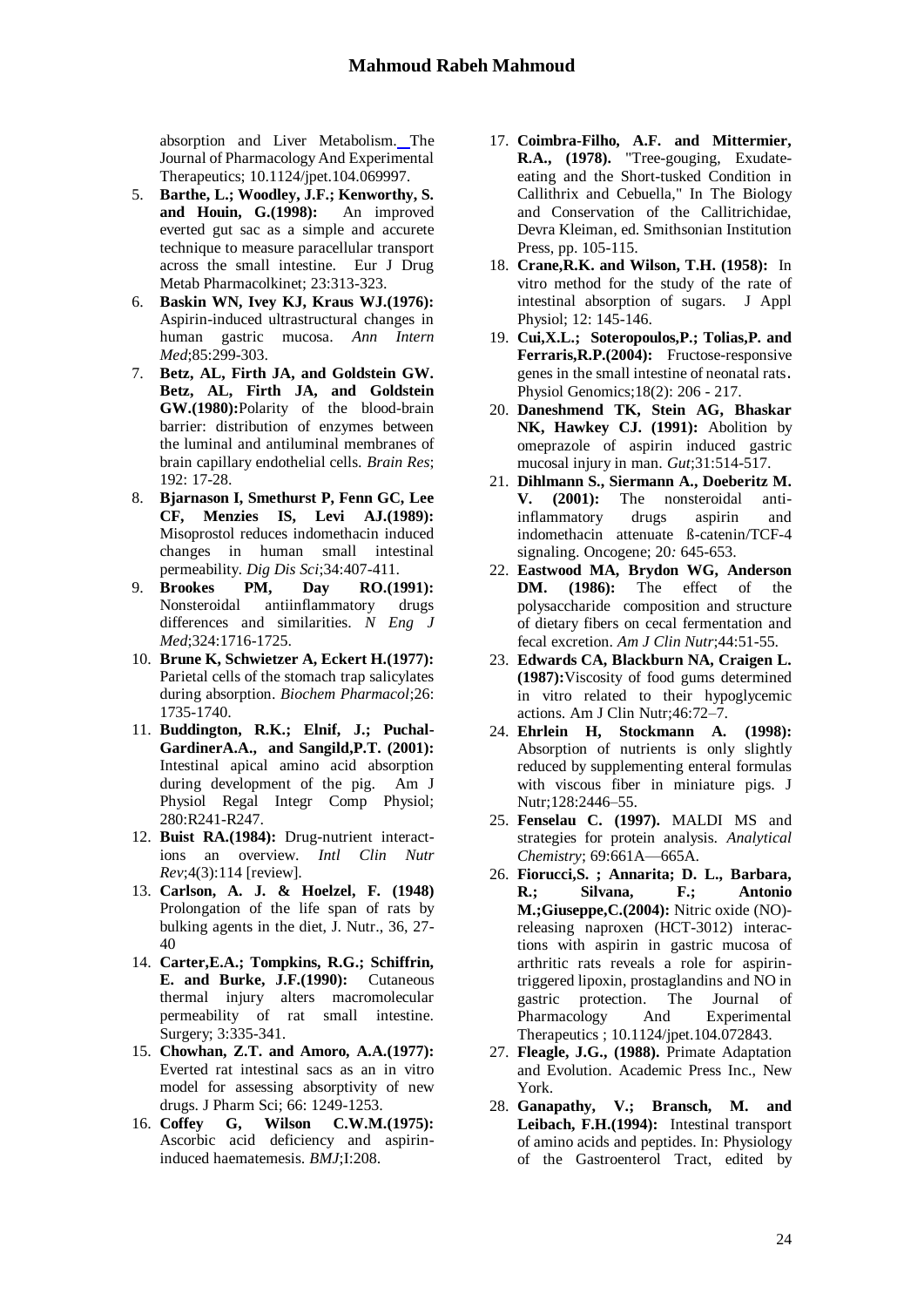Johnson L.R., New York: Raven,chapt.; 52,p.1773-1794.

- 29. **Garber, P., (1984).** "Use of Habitat and Positional Behavior in a Neotropical Primate, *Saguinus oedipus*," In Adaptations for Foraging in Nonhuman Primates: Contributions to an Organismal Biology of Prosimians, Monkeys and Apes, P.S. Rodman and J.G.H. Cant, eds. New York, Columbia University Press, pp. 112-133.
- 30. **Gisolfi, C.V.(2000):** Is the GI system built for exercise? NIPS; 15:114-119.
- 31. **Hill, SJ. (1990):** Distribution, properties, and functional characteristics of three classes of histamine receptor. Pharmacol Rev; 42: 45-83.
- 32. **Holzer P, Pabst MA, Lippe IT.(1989):**  Intragastric capsaicin protects against aspirin-induced lesion formation and bleeding in the rat gastric mucosa. *Gastroenterology*;96:1425–33.
- 33. **Hundal, HS, Rennie MJ, and Watt PW.(1987):** Characteristics of L-glutamine transport in perfused rat skeletal muscle. J Physiol; 393: 283-305.
- 34. **Ivy, A.C. & Isaacs, B.L. (1938).** Karaya gum as a mechanical laxative. An experimental study on animals and man. Am. J. dig. Dis.; 5: 315-321.
- 35. **Ivey KJ, Poane DB, Krause WJ. (1980):** Acute effect of systemic aspirin on gastric mucosa in man. Dig Dis Sci;25:97-99.
- 36. **Karasov, W. H., and Diamond, J.M. (1983):**A simple method for measuring intestinal solute uptake in vitro. J. Comp. Physiol [B]; 152: 105-116.
- 37. **Kharasch, E.D.; Christine H., C., T. Gul A.,and Dale Whittington, B.S. (2004):** Quinidine as a Probe for the Role of P-Glycoprotein in the Intestinal Absorption and Clinical Effects of Fentanyl . *Journal of Clinical* Pharmacology*;* 44:224-233.
- 38. **Kilberg, MS, Handlogten ME, and Christensen HN.(1980):** Characteristics of an amino acid transport system in rat liver for glutamine, asparagine, histidine and closely related analogs. J Biol Chem 255: 4011-4019.
- 39. **Lambert, G.P.; Broussard, L.J.; Mason, B.L.; Mauermaun, W.J. and Gisolfi, C.V. (2001):** Gastrointestinal permeability during exercise: effect of aspirin and energy-containing beverages. J Appl Physiol; 90: 2075-2080.
- 40. **Lambert,G.P.; Gisofi, C.V.; Berg, D.J.; Moseley, P.L.; Oberley, L.W. and Kregel, K.C. (2002):** Molecular biology of thermoregulation selected contribution:

Hyperthermia induced intestinal permeability and the role of oxidative and nitrosative stress. J Appl Physiol; 92:1750-1761.

- 41. **Langenbach R, Morham SG, Tiano HF, Loftin CD, Ghanayem BI, Chulada PC, (1995):**Prostaglandin synthase 1 gene disruption in mice reduced arachidonic acid-induced inflammation and indomethacin-induced gastric ulceration. Cell;83:483-492.
- 42. **Leach, L, Eaton B, Wescott D, and Firth J. (1995):** Effect of histamine on endothelial permeability and structure and adhesion molecules of the paracellular junctions of perfused human placental microvessels. Microvasc Res; 50: 323-337.
- 43. **Levine RA, Petokas S, Nandi J, Enthoven D. (1988):** Effects of nonsteroidal anti-inflammatory drugs on gastrointestinal injury and prostanoid generation in healthy volunteers. Dig Dis Sci;33:660-666.
- 44. **Ligumsky M, Grossman MI, Kauffman GL. (1982):** Endogenous gastric mucosal prostaglandins: their role in mucosal integrity. Am J Physiol;242:G337-G341.
- 45. **Ligumsky M, Golanska EM, Hansen DG, Kauffman GL. (1983):** Aspirin can inhibit gastric mucosal cyclo-oxygenase without causing lesions in the rat. Gastroenterology;84:756-761.
- 46. **Low AG, Rainbird AL. (1984):** Effect of guar gum on nitrogen secretion into isolated loops of jejunum in conscious growing pigs. Br J Nutr;52:499–505.
- 47. **Lowry, O.H.; Rosebrough, N.J.; Farr, A.L. and Randall, R.J.(1951):** Protein measurement with the folin phenol reagent. J. Biol. Chem.; 193:265-275.
- 48. **Marciani L, Gowland PA, Spiller RC, et al.** Gastric response to increased meal viscosity assessed by echo-planar magnetic resonance imaging in humans. J Nutr 2000;130:122–7.
- 49. **Mizuma T, Ohta K, Hayashi M, Awazu S. (1992):** Intestinal active absorption of sugar-conjugated compounds by glucose transport system: implication of improvement of poorly absorbable drugs. *Biochem. Pharmacol.*;43:2037-2039.
- 50. **Mizuma T, Ohta K, Koyanagi A, Awazu S. (1996)** Improvement of intestinal absorption of leucine enkephalin by sugar coupling and peptidase inhibitors. J. Pharm. Sci*.*;85:854-857.
- 51. **Matthews JB, Smith JA, Tally KJ, Menconi MJ, Nguyen H, Fink MP. (1994):**Chemical hypoxia increases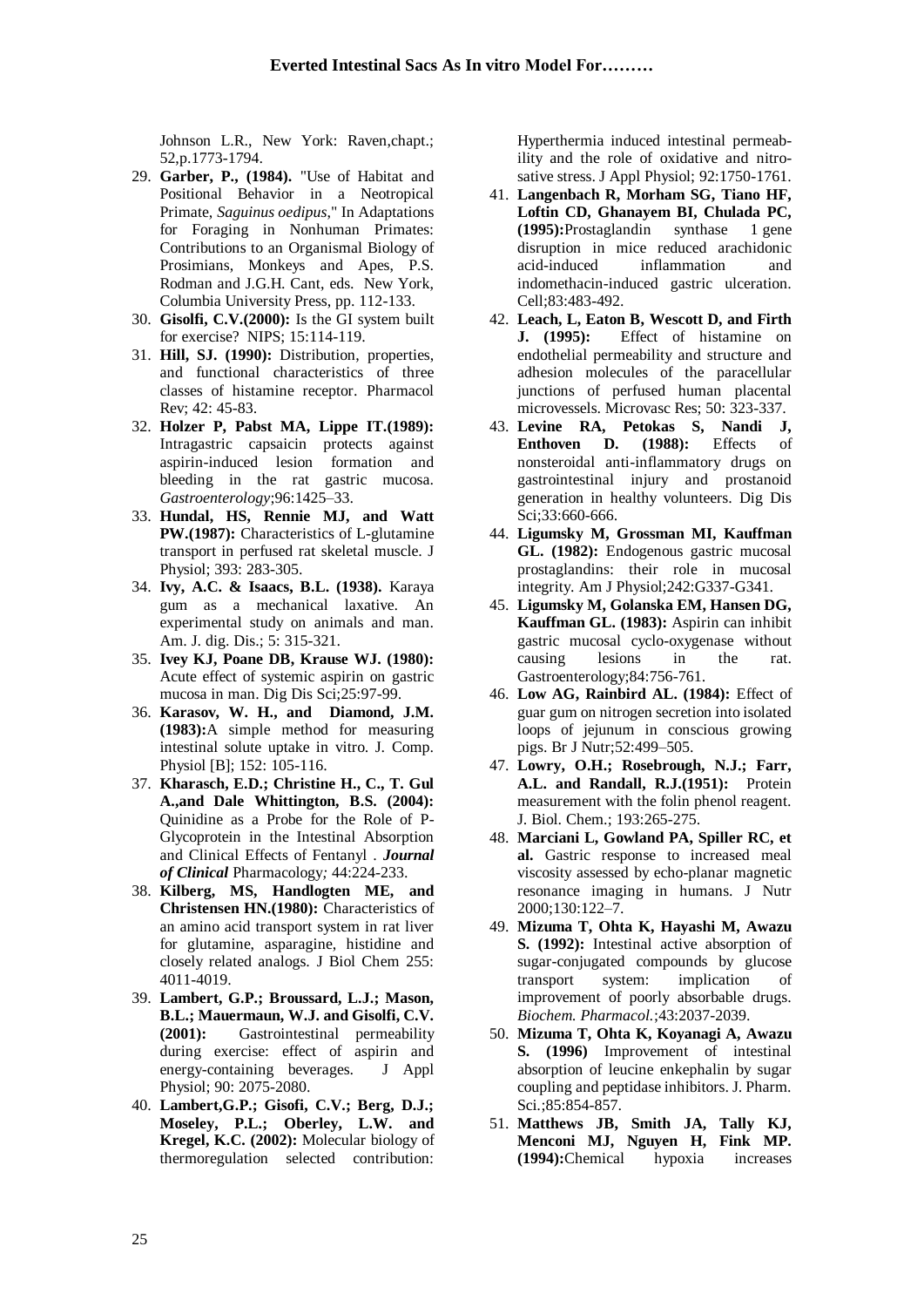junctional permeability and activates electrogenic ion transport in human intestinal epithelial monolayers. *Surgery*;116:150-158.

- 52. **Mizuma K, Koyanagi A, Awazu S. (1997)**  Intestinal transport and metabolism of analgesic dipeptide, kyotorphin: ratelimiting factor in intestinal absorption of peptide as drug. Biochim. Biophys. Acta;1335:111-119.
- 53. **Moynihan, M. (1976).** "Notes on the Ecology and Behavior of the Pygmy Marmoset (*Cebuella pygmaea*) in Amazonian Columbia," In Neotropical Primates - Field Studies and Conservation, R. W. Thorington, Jr. and P.G. Heltne, eds. Washington, D.C., U.S.National Academy of Science Press, pp.; 79-84.
- 54. **Moy, AB, Van Engelenhoven J, Bodmer J, Kamath J, Keese C, Giaever I, Shasby S, and Shasby DM.(1996):** Histamine and thrombin modulates endothelial focal adhesion through centripetal and centrifugal forces. J Clin Invest ;97: 1020-1027.
- 55. **Nash, L.T. (1986).** "Dietary, Behavioral and Morphological Aspects of Gummivory in Primates," Yearbook of Physical Anthropology; 29:113-137.
- 56. **Pals, K.L.; Chang, R.T.; Ryan, A.J. and Gisolfi, C.V. (1997):** Effect of running intensity on intestinal permeability. J Appl Physiol; 82: 571-576.
- 57. **Rainbird AL, Low AG. (1986):** Effect of guar gum on gastric emptying in growing pigs. Br J Nutr;55:87–98.
- 58. **Rainsford KD, Whitehouse MW.(1982):**  Biochemical gastroprotection from acute by aspirin and related drugs. Biochem Pharmacol;29:1281-1289.
- 59. **Rainsford KD. (1989):** Mechanisms of gastrointestinal toxicity of non-steroidal anti-inflammatory drugs. Scand J Gastroenterol; 24 (suppl 163): 9-16.
- 60. **Ryan, A.J.; Chang , R.T. and Gisolfi, C.V.(1996):** Gastrointestinal permeability following aspirin intake and prolonged running. Med Sci Sport Exerc; 28: 698- 705.
- 61. **Rees WDW, Rhodes J, Wright JE.(1979).**  Effect of deglycyrrhizinated liquorice on gastric mucosal damage by aspirin. Scand J Gastroenterol;14:605–7.
- 62. **Rosenberger, A.L. (1978).** "Loss of Incisor Enamel in Marmosets," Journal of Mammalogy; 59:207-208.
- 63. **Sakurai, E.; Tomoya S., Yoshinori O.; Jun Y. and Yorihisa T.(2002):** Stereoselective transport of histidine in rat

lung microvascular endothelial cells . Am J Physiol Lung Cell Mol Physiol; 282: L1192-L1197.

- 64. **Salzman, A. L.; Wang, H.; Wollert, P.S.; Vandermeer, T.J.; Compton, C.C.; Denenberg, A.G. and Fink, M.P. (1994):**  Endotoxin-induced ideal mucosal hyperpermeability in pigs: Role of tissue acidosis. Am J Physiol Gastrointest.Liver Physiol; 266: G 633-G646.
- 65. **Sansom, O.J; Lesley A. Stark, Malcolm G. Dunlop and Alan R. Clark(2001):** Suppression of Intestinal and Mammary Neoplasia by Lifetime Administration of Aspirin in  $Apc^{\text{Min}/+}$  and  $Apc^{\text{Min}/+}$ ,  $Msh2^{-/}$ Mice. Cancer Research; 61, 7060-7064.
- 66. **Sharathchandra, J.N.N.; Kalpana, P. and Srinivasan, K. (1995):** Digestive enzymes of rat pancreas and small intestine in response to orally administered mint leaf and garlic oil. Ind J Pharm; 27 :156-160.
- 67. **Shu, R., E. S. David, and R. P. Ferraris (1997):** Dietary fructose enhances intestinal fructose transport and GLUT5 expression in weaning rats. Am. J. Physiol. 272 (Gastrointest. Liver Physiol; 35: G446- G453.
- 68. **Somasundaram S, Hayllar J, Rafi S, Wrigglesworth J, Macpherson A, Bjarnason I. (1995):** The biochemical basis of NSAID-induced damage to the gastrointestinal tract: A review and a hypothesis. Scand J Gastroenterol;30:289-299.
- 69. **Somasundaram**, S. **S Rafi**, **J Hayllar**, **G Sigthorsson**, **M Jacob**, **A B Price**, **A Macpherson**, **T Mahmod**. **D Scott**, **J M Wrigglesworth**, **I Bjarnaso,** (1997): Mitochondrial damage: a possible mechanism of the "topical" phase of NSAID induced injury to the rat intestine GUT; 41:344-353 .
- 70. **Snedecor,G.W. and Cochran, W. (1969):** Statistical methods,  $6<sup>th</sup>$  ed. The Iowa state U.S.A.
- 71. **Sussman, R.W. and Kinzey, W.G. (1984).**  "The Ecological Role of the Callitrichidae: A Review," American Journal of Physical. Anthropology; 64:419-449.
- 72. **Thomas, G.R.; Thibodeaux,H.; Errett,C.G.; Bednar,M.M.; Gross,C.E. and Gross,W.F. (1993):** Intravenous Aspirin Causes a Paradoxical Attenuation of Cerebrovascular Thrombolysis The Pharmacologist; 35:275-279.
- 73. **Travis, S. and Menzies, I.( 1992):** Intestinql permeability: Functional assessment and significance. Clin. Sci.(Colch); 82: 471-488.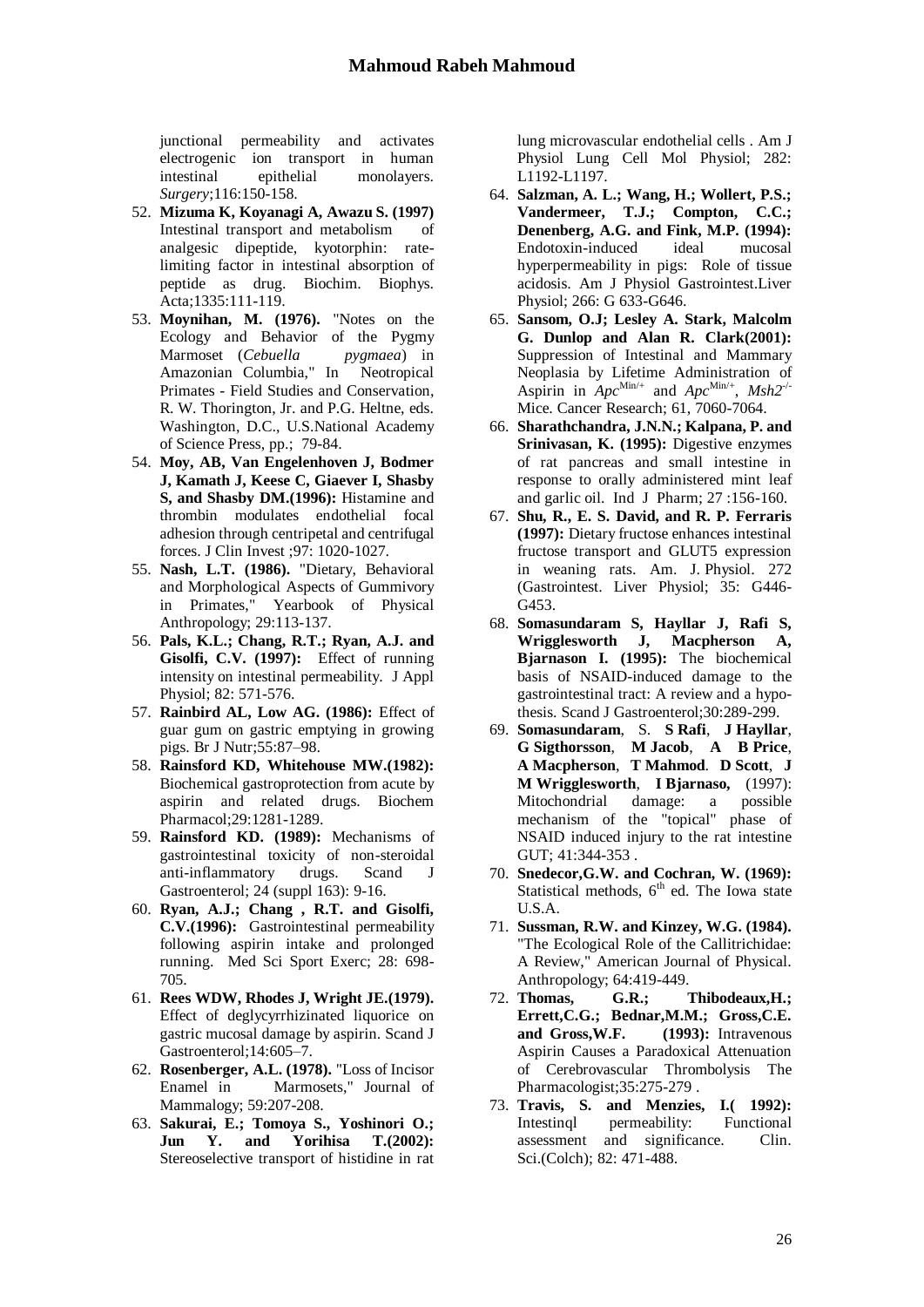- 74. **Unno, N.; Wang, H.; Menconi, M.J.; Tytgat, S.H.; Larken, V.; Smith, M.; Morin, M.J.; Chavez, A.; Hodin, R.A. and Fink, M.P. (1997):** Inhibition of inducible nitric oxide synthase ameliorates endotoxin induced gut mucosal barrier dysfunction in rats. Gastroentrology; 113:1246-1257.
- 75. **Wallace JL. (1994)**: The Merk Frost Award. Mechanism of nonsteroidal antiinflammatory drug (NSAID) induced gastrointestinal damage-potential for development of gastrointestinal tract safe NSAIDs. Can J Physiol Pharmacol 72:1493-1498.
- 76. **Whittle BJR. (1992a):** Protective mechanisms of the gastric mucosa. In:

Gustsavsson S, Kumar D, Graham DY, eds. The stomach*.* Edinburgh: Churchill Livingstone;81-101.

- 77. **Whittle BJR.(1992b):** Unwanted effects of aspirin and related agents on the gastrointestinal tract. In: Vane JR, Botting RM, eds. Aspirin and other salicylates. London: Chapman and Hall Medical; 465-509.
- 78. **Wu, NZ, and Baldwin AL.(1992):** Transient venular permeability increase and endothelial gap formation induced by histamine. Am J Physiol Heart Circ Physiol; 262: H1238-H1247.
- 79. **Yeh, K. Y., and P. R. Holt(1986):**  Ontogenetic timing mechanism initiates the expression of rat intestinal sucrase activity. Gastroenterology; 90: 520-526.